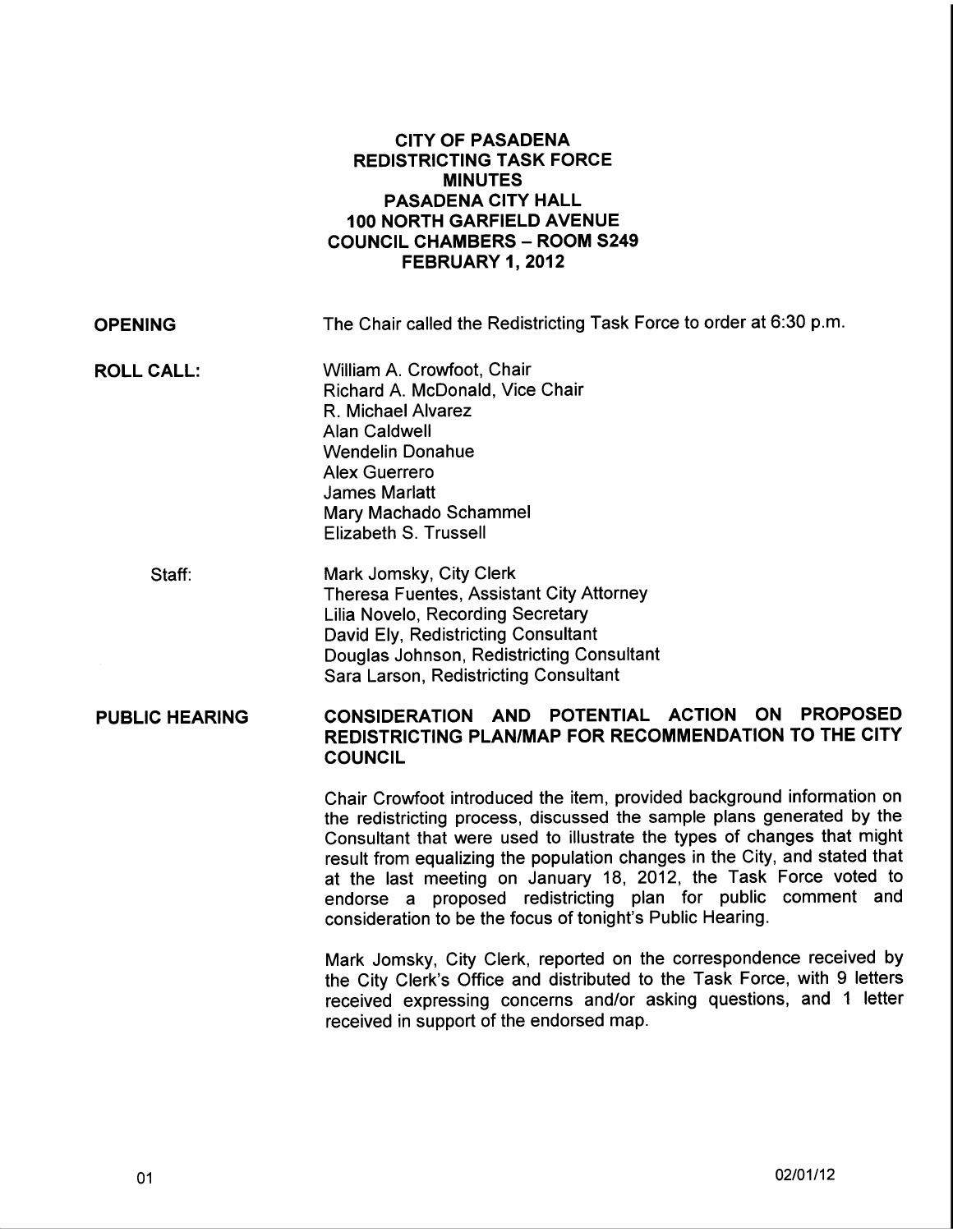The following individuals provided input, comments, and/or expressed support, concerns, or opposition to the proposed endorsed redistricting map:

> Fritz Puelicher, Pasadena resident, stated his opposition to the proposed redistricting plan and urged the Task Force to take a more direct approach to redistributing population by crossing Colorado on the west end of the City.

> David G. Gevorkyan, Armenian National Committee of America, spoke in support of the proposed map with modifications to the northern and southern boundaries Districts 2 and District 4.

> Jane Finley, El Rio Lake Neighborhood Association, spoke in support of the proposed map endorsed by the Task Force.

> Jonathan Edewards, Pasadena Downtown Neighborhood Association, spoke in opposition to the continued division of the downtown area into 4 different Council Districts and requested that the Task Force consider a redistricting plan that would maintain the the urban center of the City.

David Ely, National Demographics Corporation, reviewed maps illustrating the proposed redistricting plan, discussed the redistricting concepts behind the plan, and responded to questions.

Vice Chair McDonald suggested modifying the proposed map and looking into shifting population along the southern boundary instead of the northeast area between District 2 and District 4.

Member Guerrero stated his support for making changes to the northern boundary of District 4 and creating a straighter border between District 2 and 4 that would extend along Craig Avenue.

Member Alvarez stated his support, in response to the correspondence received from District 4 residents in the Brigden Road area, for moving the northeast boundary of District 4 back to Martelo Avenue.

Following discussion, Member Guerrero submitted a proposed modification to the Task Force's endorsed redistricting plan, changing the boundary between District 2 and District 4 in the northeast area (back to Martelo Avenue) and the southeast area (extending eastward to Vista Avenue) of District 4.

It was moved by Member Guerrero, seconded by Member Trussell, to direct the consultant to modify the proposed endorsed redistricting map to incorporate the changes provided by the map submitted by Member Guerrero for consideration as part of a public hearing at the February 15, 2012 meeting. (Motion unanimously carried)